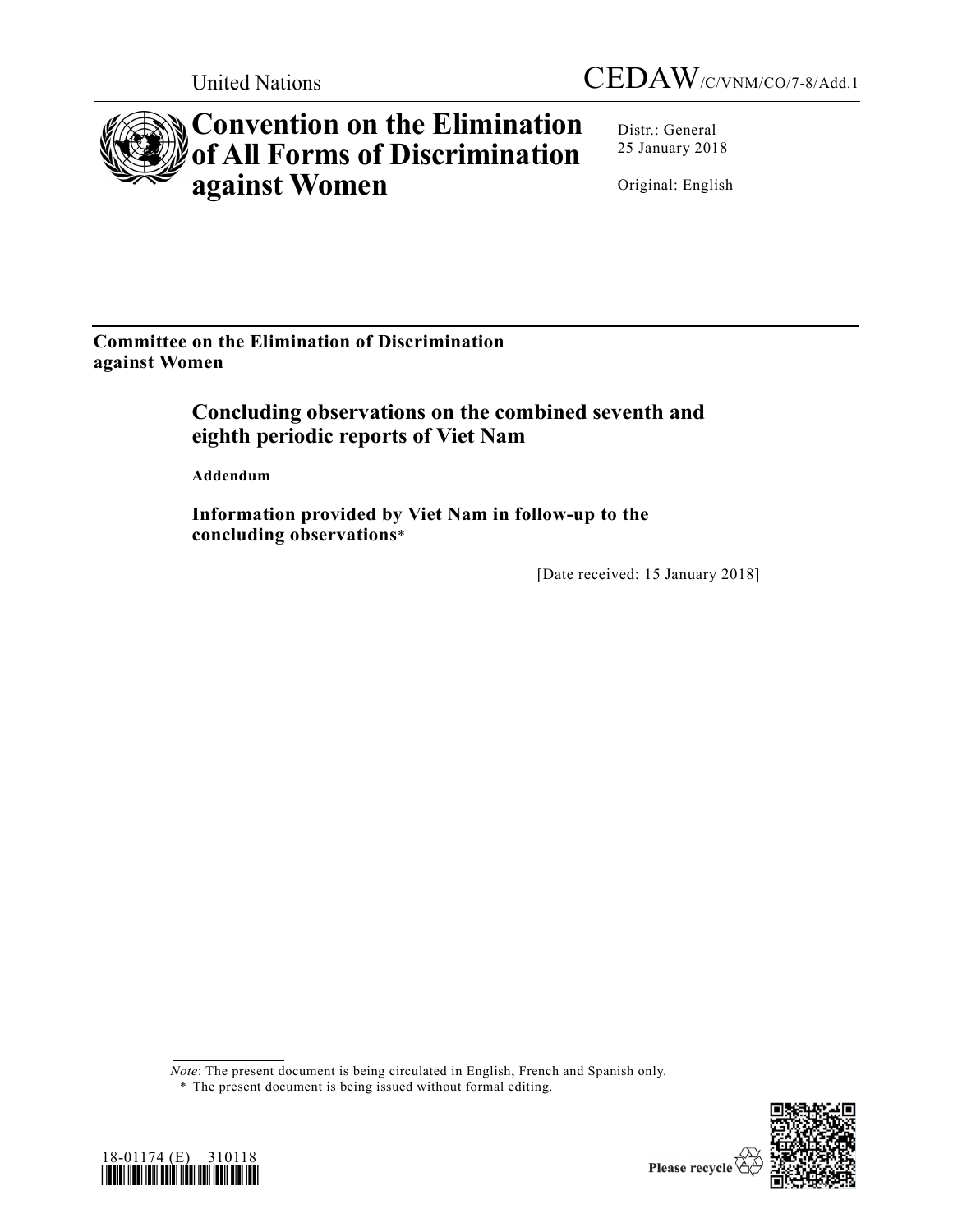1. Following up with the combined 7th and 8th reports on the implementation of the Convention on the elimination of all forms of discrimination against women (CEDAW) in Viet Nam, 2004–2010 and the updated report of the combined 7th and 8th reports, 2011–2014, requested by the CEDAW Committee at paragraph 49 in the observation conclusions on the combined 7th and 8th reports of Viet Nam, Viet Nam has developed the updated report on the implementation of the CEDAW, 2015–2017, as follows:

## **Measures implemented pertaining to item a, item b and item d of Recommendation No. 19**

 *Item a of Recommendation No. 19*<sup>1</sup>

2. On November 27th 2015, the National Assembly of the Socialist Republic of Viet Nam adopted the Penal Code No. 100/2015/QH13 and the Criminal Procedure Code No. 101/2015/QH13. On June 20th 2017, the National Assembly continued to adopt the Law No. 12/2017/QH14 amending and supplementing a number of articles of the Penal Code No. 100/2015/QH13.

3. The Penal Code provides for a number of offenses relating to violence against women, specifically: Article 134 provides for intentional injury or harm to the health of another person; Article 141 provides for rape; Article 143 provides for forced sex; Article 150 provides for human trafficking; Article 155 provides for humiliation of other people; Article 181 provides for the coercion of marriage, separation or hindering voluntary marriage, hindering voluntary divorce; Article 182 provides for the violation of the monogamy; Article 183 provides for child marriage; Article 185 provides for the mistreatment of grandparents, parents, spouses, children, grandchildren and one's up-bringers.

4. Human trafficking crimes, including the trafficking of persons under 16 years old, have been amended and supplemented to ensure compliance with the provisions of the United Nations Convention on Transnational Organized Crime (TOC) and Protocol to Prevent, Suppress and Punish Trafficking in Persons, especially in women and children, supplementing to the TOC. For those crimes of rapes and sexual assault, the Penal Code 2015 has been amended and supplemented to include a broader group of criminal behaviours including sexual intercourse and other sexual behaviours to ensure thorough handling of this type of crime.

5. The Criminal Procedure Code does not directly provide for the crime of violence against women, but only regulates the order and procedures for receiving and dealing with information source related to criminal offenses, prosecutions, investigations and prosecutions, judgements, and some criminal procedures; tasks, powers and relationships among the competent authorities involved in prosecution procedures; tasks, powers and responsibilities of competent persons to conduct legal proceedings; rights and obligations of relevant participants, agencies, organizations and individuals; international cooperation in criminal procedures. In cases where victims are girls, special procedures prescribed in Chapter XXXVIII of the Criminal Procedure Code shall be applied.

<sup>&</sup>lt;sup>1</sup> Recommendation 19, item a: Revising the Penal Code and the Criminal Procedure Code and criminalizing all forms of violence against women, including marital rape, dating violence, violence in public places and sexual harassment.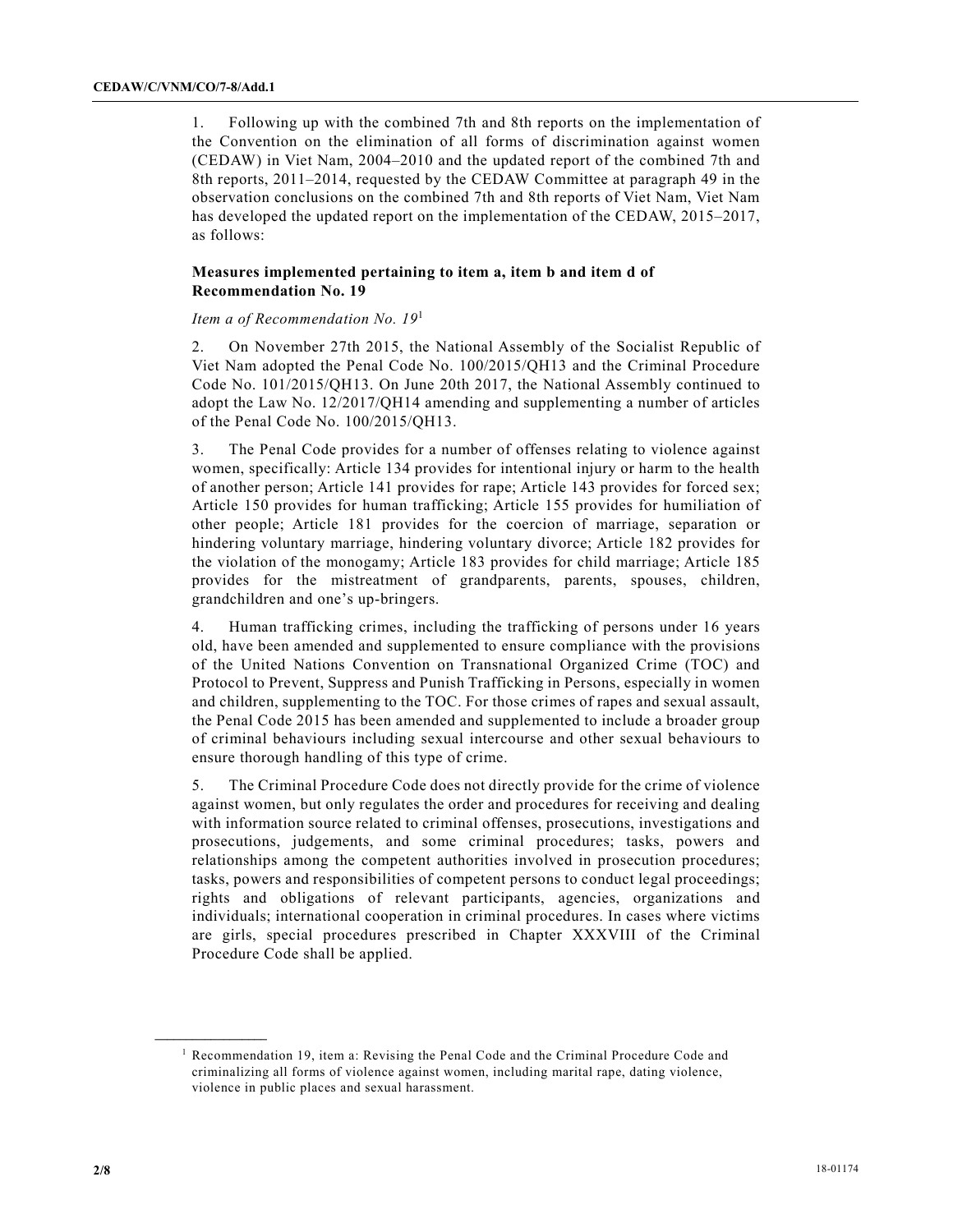*Item b of Recommendation No. 19*<sup>2</sup>

6. On the 22nd July 2016, the Government approved Decision No. 1464/QD-TTg introducing the Project on Prevention and Control of Gender-based Violence for 2016–2020, with a vision to 2030. The Project was issued with the following specific contents:

- Objectives: Effectively implement practices to prevent and control gender-based violence. Victim and high-risk victims of gender-based violence are identified, and provided with timely support and intervention in order to prevent violence and create opportunities for them to improve the quality of living and working environment. Aim to reach the following targets by 2020:
	- Raising awareness, enhancing capabilities and responsibilities of authorities at all levels, and relevant organizations and communities in preventing and addressing gender-based violence; focusing on high-risk perpetrators and/or victims of gender-based violence;
	- 100% of identified victims of gender-based violence receive timely support and intervention;
	- 50% of identified perpetrators of gender-based violence receive timely counselling or correction.

7. Vision to 2030: enhance the mechanism and policies on prevention and control of gender-based violence in order to strengthen law enforcement, and ensure the consistent deployment of the services system on preventing and controlling genderbased violence at the national level; aiming at creating a safe, fair and non-violent environment.

- The Project focuses on 5 following groups of main tasks and solutions:
	- Raising awareness of authorities at all levels and citizens about the laws and policies regarding to prevention and control of gender-based violence, gender discrimination and consequences of gender-based violence on the sustainable development of the society;
	- Enhancing capacity and responsibility of the state management agencies to prevent and respond to gender-based violence;
	- Taking necessary actions to prevent gender-based violence;
	- Delivering support and intervention services and models to prevent and minimize gender-based violence;
	- Strengthening international cooperation to mobilize resources, enhance experience sharing with other countries and international organizations in the implementation of the Project.
- Resources for implementation of the Project:
	- Funds for implementation of the Project shall be allocated from the state budget (development investment and non-business fund) in the annual budget estimates of the ministries and agencies from the central and local levels; the target program to develop the social assistance system for

<sup>2</sup> Recommendation no. 19 (b): Develop, as a matter of priority, a National Action Plan to prevent and respond to all forms of violence against women, and allocate sufficient human, technical and financial resources for its effective implementation.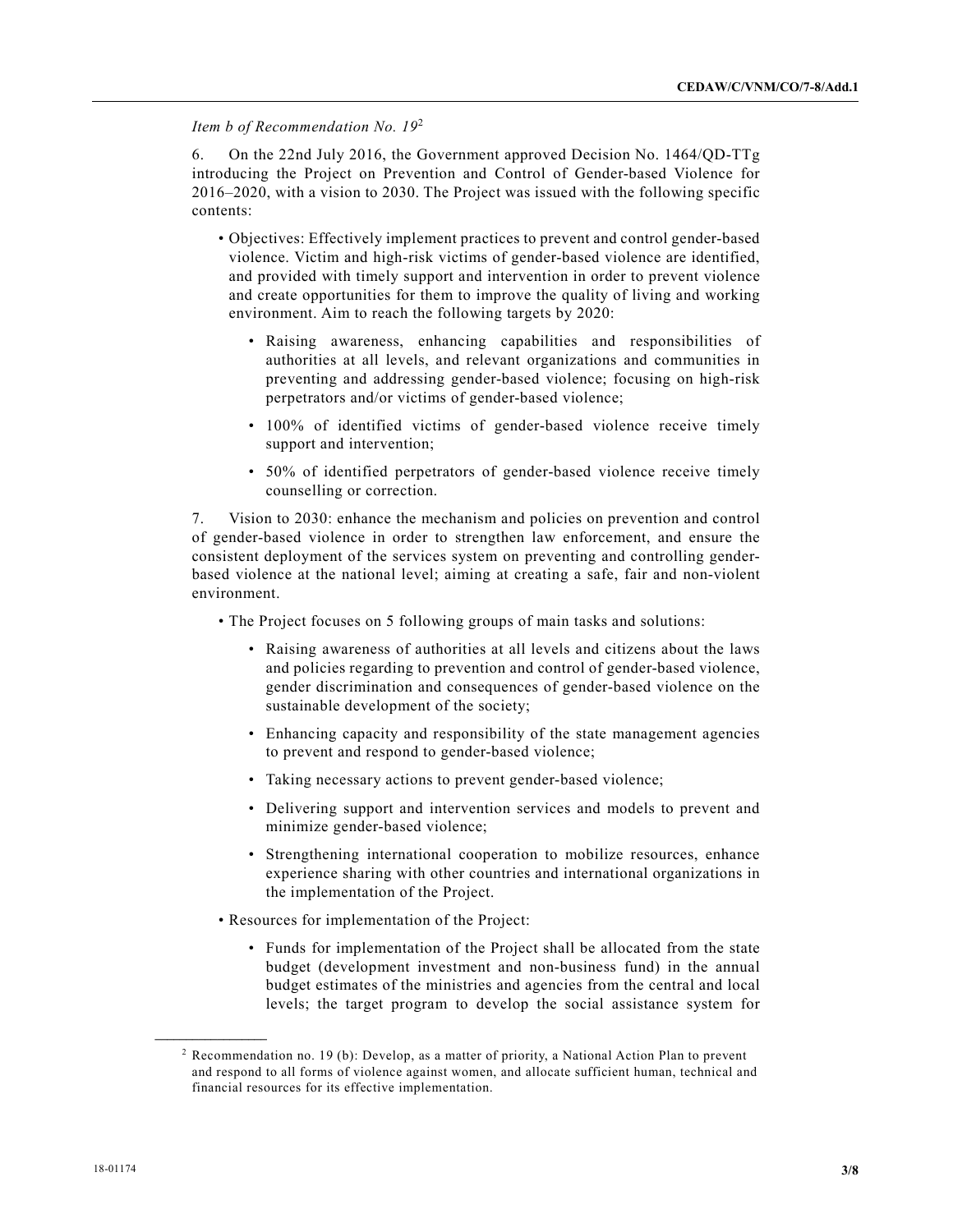2016–2020 in accordance with the State budget Law; international aid and assistance, and fund mobilized from the communities and other legal sources;

 • Human and technical resources: The Ministry of Labour, Invalids and Social Affairs is assigned by the Prime Minister to develop plans for the implementation and coordination of the Project activities, and guidance to other ministries, the relevant agencies and the People's Committees of the provinces and centrally-run cities in steering the implementation of the Project, and implementing a number of specific contents assigned in the Project. At the same time, the relevant ministries and agencies as well as the People's Committees of the provinces and centrally-run cities shall implement the Project in accordance with the functions, tasks and contents assigned in the Project. At present, in order to implement the tasks assigned by the Prime Minister in the project, the Ministry of Labour, Invalids and Social Affairs has issued the project implementation plan the central and local authorities.

8. In addition, on 6th February 2014, the Prime Minister issued Decision No. 215/QD-TTg approving the National Action Plan on Domestic Violence Prevention and Control up to 2020.

- Overall objective of the Action Plan: create a substantial change in awareness, and raise the responsibility of authorities at all levels, as well as sectors, families, communities and the whole society in the prevention and control of domestic violence; prevent and reduce the number of nationwide domestic violence cases step-by-step;
- Main activities and solutions of the program:
	- Leadership, direction, organization and management:

 Strengthen the leadership, direction and inspection of the Party committees and authorities in the prevention and control of domestic violence.

 Improve the capacity of state management agencies, and perfect the system of policies and laws on domestic violence prevention and control. Study and propose the amendments and supplements to the Law on Domestic Violence Prevention and Control, the Penal Code, the Criminal Procedure Code and the law related to the prevention and control of domestic violence. Strengthen the organizational structure, enhance the capacity of staff working in the prevention and control of domestic violence at all levels. Regularly check and evaluate the implementation of laws and policies on domestic violence prevention and control; timely handle domestic violence acts according to the provisions of laws; organize inter-branch inspection missions and specialized examination on domestic violence prevention and control. Incorporate the goal of preventing and combating domestic violence in the annual socioeconomic development plan at central and local levels. Develop and implement appropriate interdisciplinary coordination mechanisms in the prevention and control of domestic violence. Study the possibility of establishing a network of collaborators and volunteers for the prevention and fight against domestic violence at grassroots level. Evaluate models of domestic violence prevention and control. Consider converting effective models into regular practices. Commend individuals and collectives who have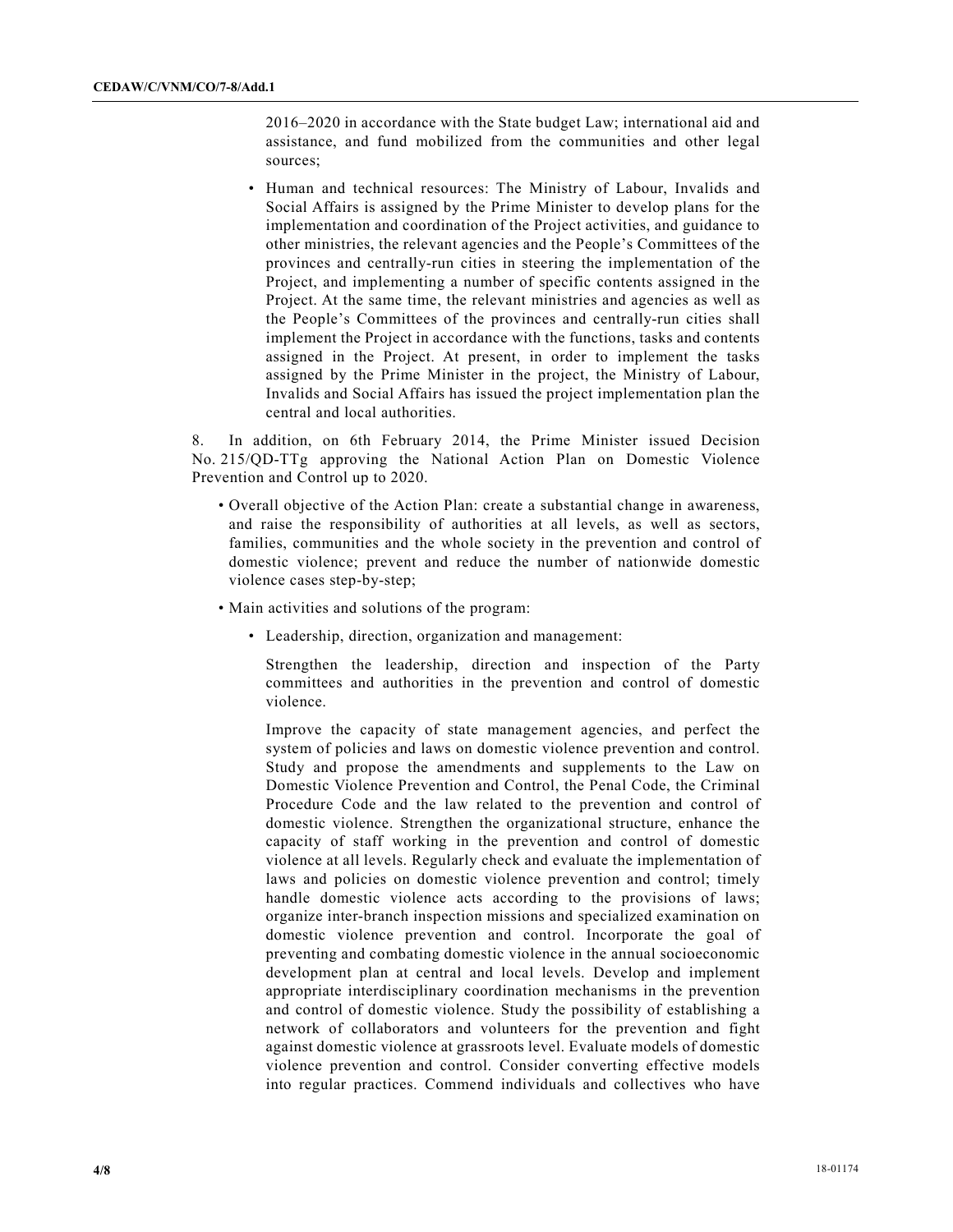outstanding achievements in the prevention and control of domestic violence. Establish and use databases on family study and domestic violence prevention and control. Conduct the preliminary review on the implementation of the program by 2015 and the final review by 2020.

 • Communication, education and awareness raising regarding prevention and control of domestic violence:

 Organise yearly campaigns and communication events to raise awareness regarding domestic violence. Establish and operate the anti-domestic violence website and news. Organise communication activities at households and local communities to raise awareness of the anti-domestic violence movement. Research and establish anti-domestic violence programs, columns, reportages, documentaries, theatre scripts, and television series. Pay attention to communication, education and advocacy on morality, civilized lifestyle in families, responsibilities of family members in realising gender equality and prevention and fighting against domestic violence. Consider including anti-domestic violence contents in family study, and sociology education programs.

• Prevention of domestic violence and support for victims:

 Conducting researches, establish national anti-domestic violence network, networks of anti-domestic violence supporters and volunteers in local communities. Maintain and develop the mailbox and hotline as means to receive information about domestic violence, and reliable addresses in localities. Provide legal consulting services and aids, as well as healthcare consulting services for victims. Local public clinics in communes, wards and towns provide primary care and healthcare consultancy for victims; depending on own capacity and actual conditions, arrange shelter for victims of domestic violence within no more than one day at their request.

 Replicating the models to effectively prevent and control domestic violence in the community. Research and develop services models to support domestic violence victims and high-risk perpetrators of domestic violence; mental health crisis prevention and control model for high-risk perpetrators of domestic violence. Push vocational training and job placement for unemployed victims of domestic violence and high-risk perpetrators of domestic violence.

• Intervention and handling of violations:

 Conducting prompt intervention and handling of domestic violence cases. Providing comments and criticisms to domestic violence perpetrators in the community; implement education measures for perpetrators of domestic violence at the commune, ward or town. Pilot trial cases of domestic violence in the local area where the incident occurred.

• Mobilizing social resources:

 Encourage sociopolitical organizations, social organizations, communities, families and people to participate in the prevention and control of domestic violence; and provide support services for victims of domestic violence. Study the establishment of a Supporting Fund for Victims of Domestic Violence.

• Scientific researches and international cooperation: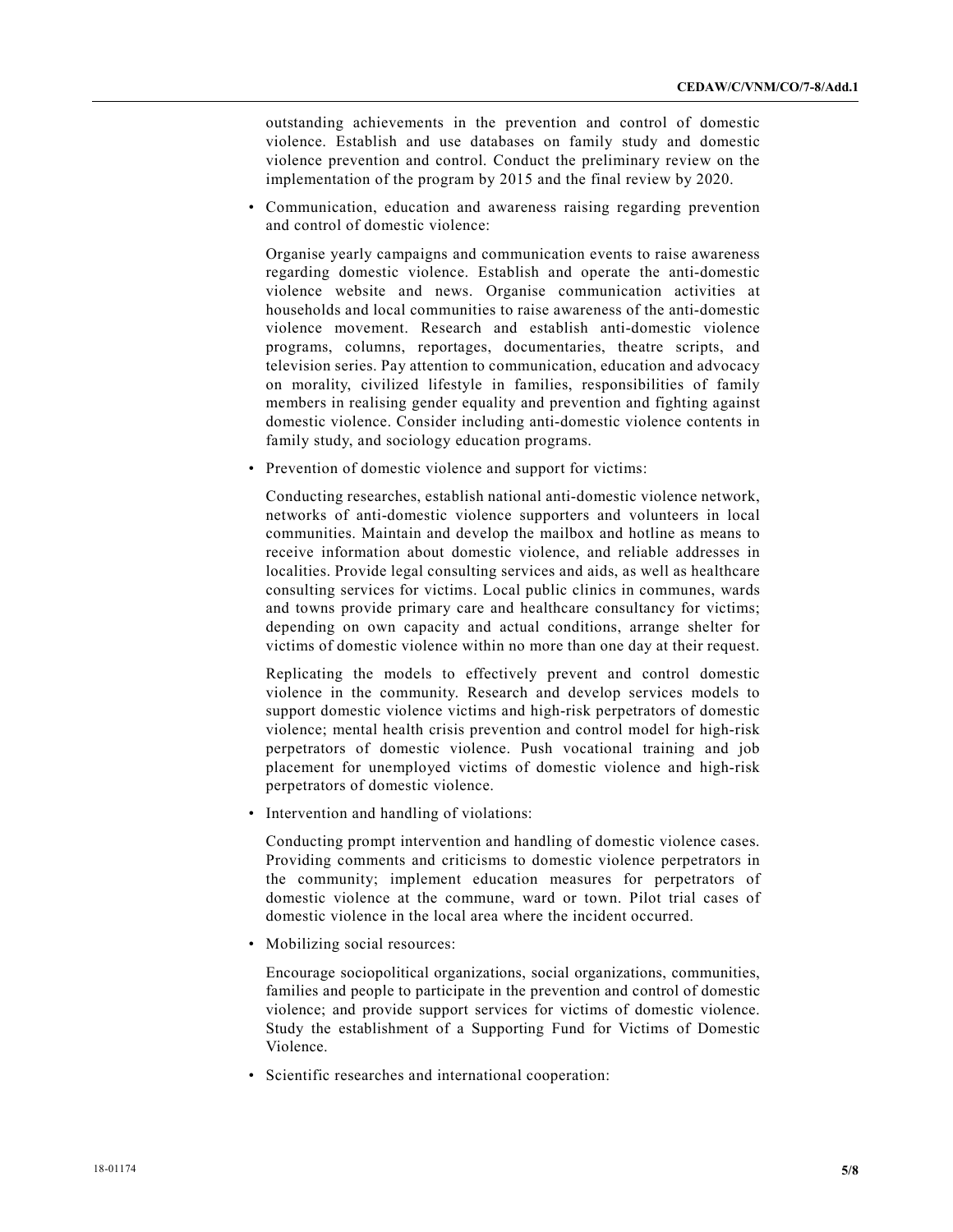Conduct scientific research on domestic violence prevention and control. Strengthening international cooperation to mobilize resources, and share experience on prevention and control of domestic violence.

• Expenditures for implementing the program:

 Funds for implementation of the Program shall be allocated from the state budget according to the State Budget Law, as well as from other funds, aid, and other sources (if available). Ministries, central and local agencies shall draw estimates of the annual budget expenditure, and submit them to the competent agencies based on the assigned tasks in the program.

#### *Item d of Recommendation 19*<sup>3</sup>

9. The 2007 Law on Domestic Violence Prevention and Control has one section (Section 2) on reconciliation of conflicts and disputes among family members. It is stipulated that the family and the family lines are responsible for reconciliation of conflicts, and disputes between family members. At the request of family members, agencies or organizations shall have the responsibility to reconcile conflicts and disputes between persons of their agencies and organizations and the corresponding family members, and in case of necessity, shall coordinate with local agencies and organizations in conducting the reconciliation. The reconciliation team at grassroots level shall conduct reconciliation of conflicts and disputes among family members according to the Law on reconciliation at grassroots level. The People's Committees at the commune, ward and town-level are responsible for coordinating with the Vietnamese Fatherland Front Committees of the same level and their member organizations in guiding, and facilitating grassroots reconciliation organizations in conducting reconciliation of conflicts and disputes among family members.

10. Law on Domestic Violence Prevention and Control in 2007 stipulates that in case of domestic violence, victims have the following rights:

 "a) To request competent agencies, organizations and persons to protect their health, life, dignity, as well as other legitimate rights and interests;

 b) To request competent agencies or persons to apply preventive and/or protection measures to prohibit contact according to the provisions of this Law;

c) To be provided with medical and/or psychological counselling services;

 d) To be provided with shelter, and to benefit from confidentiality of information on their shelter and other issues in accordance with the provisions of this Law;

e) Other rights as prescribed by law."

(Clause 1, Article 5, Law on Domestic Violence Prevention and Control).

11. Victims of domestic violence, or other persons who detect domestic violence, must promptly report to the nearest police office, or People's Committee at the local commune, or head of the community where the violence occurred. Public security agencies, commune-level People's Committees or heads of local communities, when detecting or receiving information on domestic violence, shall promptly handle the case or request competent agencies or persons to handle it; ensure confidentiality of personal records and, in case of necessity, apply measures to protect the persons who

<sup>&</sup>lt;sup>3</sup> Recommendation No. 19 (d): Review the use of reconciliation and ensure that women who are victims of domestic violence have effective access to protection orders and legal remedies.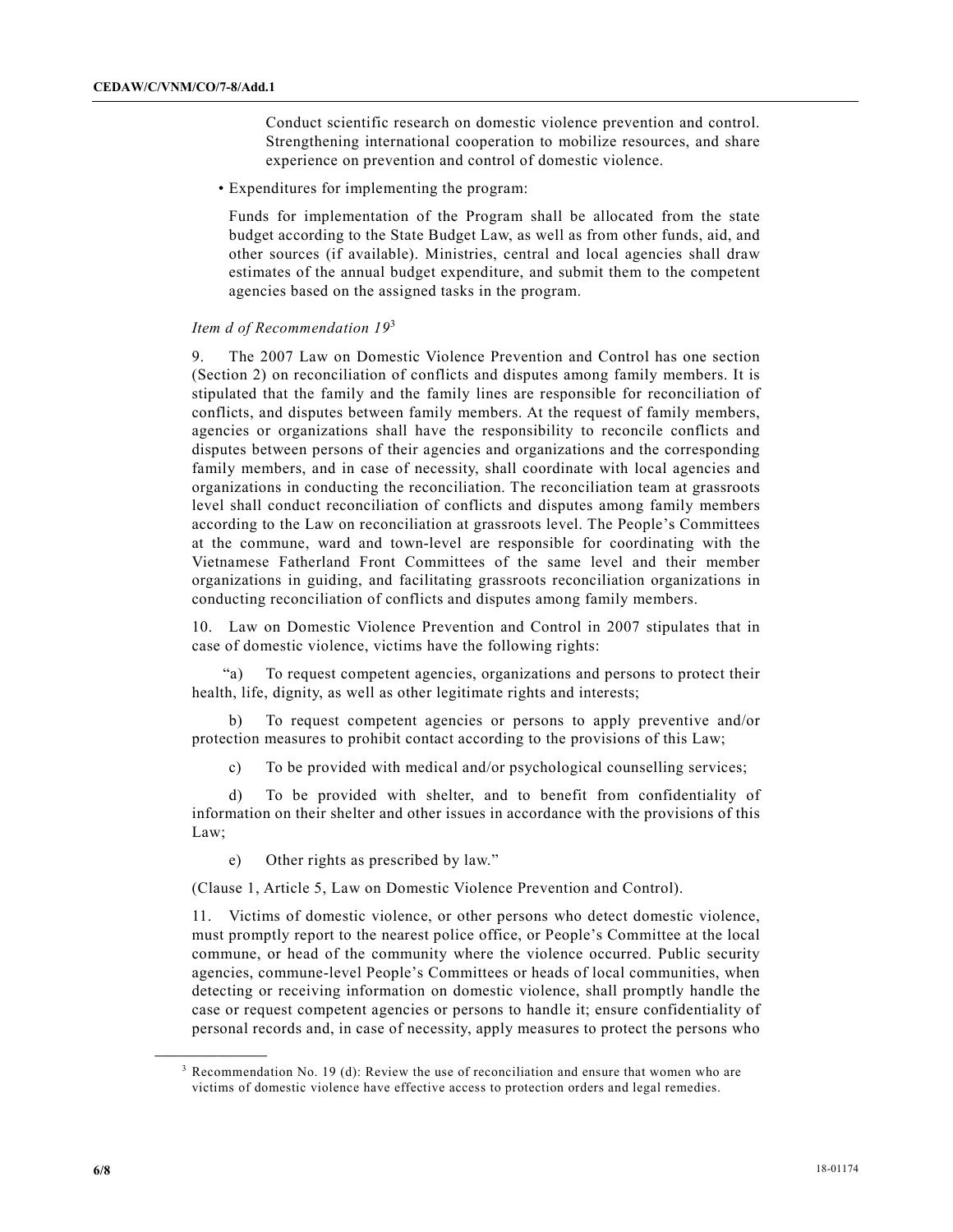detect and report domestic violence (Article 18 of the Law on Domestic Violence Prevention and Control).

12. In all cases, prevention and protection measures shall be promptly applied to protect victims of domestic violence, put an end to domestic violence and minimize the consequences of violent acts. These include:

- Immediate termination of acts of domestic violence;
- Provision of first-aid for domestic violence victims;
- Preventive measures on perpetrators of domestic violence according to the Law on handling of administrative violations or the Law on criminal procedure;
- Prohibition of the perpetrator from approaching the victim, and from committing acts of violence to the victim via telephone, or any other means of communication.

13. In order to protect victims of violence, especially domestic violence, localities in Viet Nam have introduced multiple models to prevent domestic violence such as "Domestic Violence Prevention" Club, and models such as "Emergency Intervention", "Shelter", "Reliable Address", and "Consulting, Communication".

14. The Prime Minister proclaimed June as National Action Month on Domestic Violence Prevention and Control,<sup>4</sup> via which launched the domestic violence prevention and control movement.

15. In addition, in order to ensure that women, especially those suffering from violence and discrimination, can receive legal assistance in a timely manner, the Law on Legal Aid 2017 stipulates that victims of domestic violence who suffer from financial hardship are entitled to legal assistance.

### **Implemented measures pertaining to point b of Recommendation No. 23**<sup>5</sup>

16. Article 8 of Law on Election of National Assembly deputies and People's Councils sets the target that at least 35% of the officially listed candidates for the National Assembly and People's Councils shall be women. The Law took effect in 2015; immediately afterwards, the proportion of female candidates after the third round of the 2016–2021 legislature was assessed as highest compared to the recent legislatures, at 38.79%.<sup>6</sup>

17. However, results of the deputies election to the 14th National Assembly and the People's Councils at all levels for 2016–2021 are still far from the plan set out in the National Strategy on Gender Equality for the period 2011–2020, as follows:

- The rate of female deputies elected to the National Assembly XIV is at 26.72%, which is 2.62% higher compared to the previous legislature.
- The rate of female deputies elected to the People's Councils for the 2016–2021 period is at 26.54% (increased by 1.37%) at the provincial level; 27.85%

<sup>4</sup> According to Decision no. 363/QD-TTg on 8 March 2016 of the Government.

<sup>&</sup>lt;sup>5</sup> Recommendation No. 23 (b): Consider establishing a quota for female candidates higher than 35% for the election to the National Assembly and the People's Council for 2016–2021 with the aim of achieving the target of 35% for elected female deputies set in the National Strategy on Gender Equality (2011–2020).

<sup>6</sup> However, there are still 23 provinces which have the rate of National Assembly female deputies below 35%.